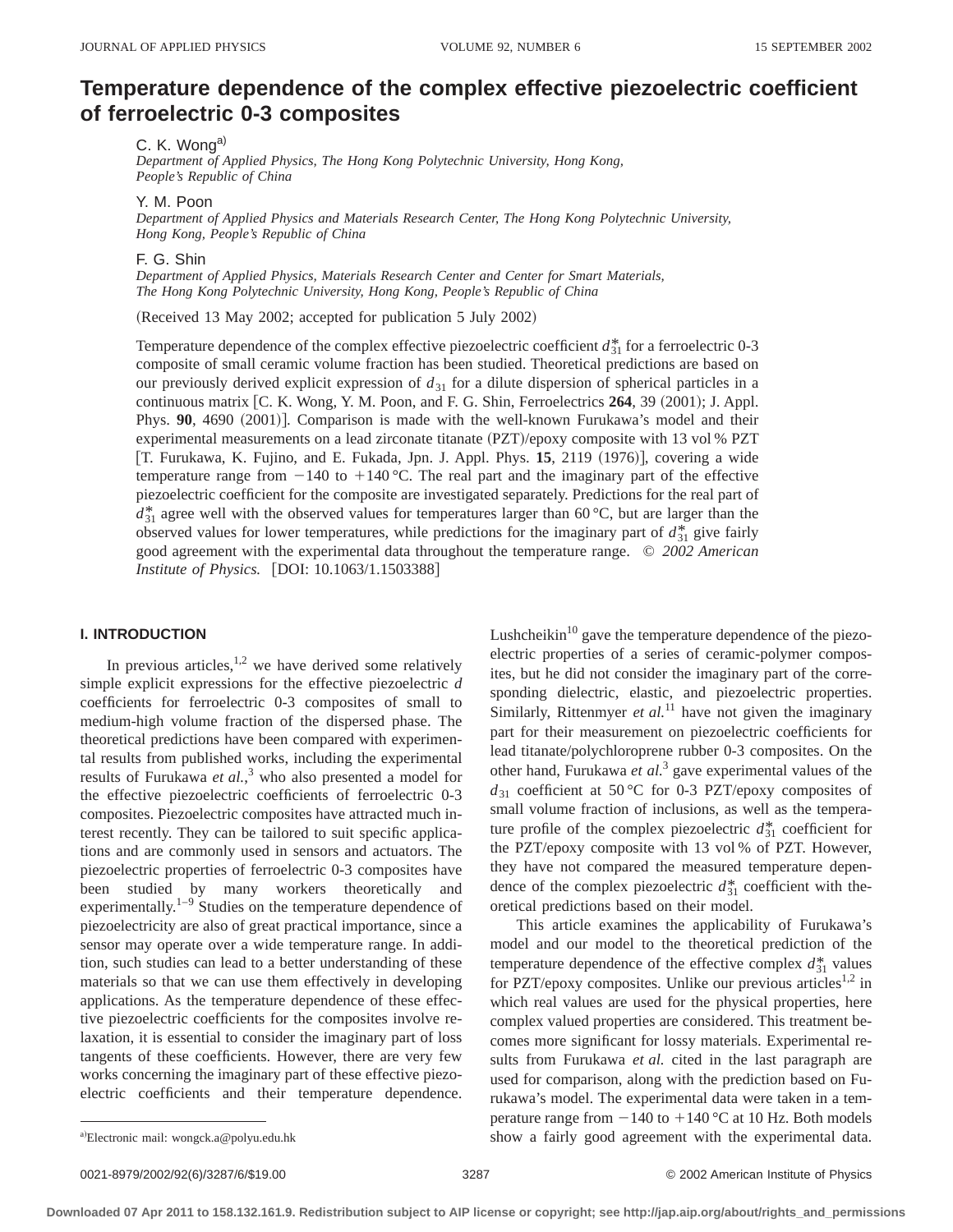However, two major differences between these two models are noted. First, the constituents are assumed to be incompressible and there is no contribution from  $d_{33}^*$  of the inclusion phase in Furukawa's model. In our model, the compressibility (or Poisson's ratio) of the matrix is shown to play a significant role in the real part of the composite's  $d_{31}$  constant and thus the assumption of incompressibility may limit the usage of their model for the prediction at different temperatures. Second, we have also found that the inclusion's  $d_{33}^*$ , which appears in our model, can have significant effects on the prediction of the imaginary part of  $d_{31}$  of the composite.

# **II. EFFECTIVE PIEZOELECTRIC COEFFICIENTS OF A COMPOSITE IN DILUTE LIMIT**

In a previous article, $<sup>1</sup>$  we have derived closed-form ex-</sup> pressions for the effective piezoelectric coefficients  $d_{33}$ ,  $d_{31}$ , and  $d_h$  for ferroelectric 0-3 composites. In our derivation, we have assumed that the inclusions are spherical, and both constituents are dielectrically and elastically isotropic. In this article, we are interested in the effective piezoelectric  $d_{31}$ coefficient only, since we are to compare the theoretical values with the complex  $d_{31}$  values of the PZT/epoxy composite measured by Furukawa *et al.*<sup>3</sup> In the present case, the composite contains a dilute  $(13 \text{ vol } % )$  suspension of electroactive inclusions in a nonpiezoelectric matrix, thus  $d_{31m} = 0$  $and<sup>1</sup>$ 

$$
d_{31} = \phi L_E \{ (L_T^{\perp} + L_T^{\parallel}) d_{31i} + L_T^{\perp} d_{33i} \}
$$
 (1)

where

$$
L_E = \frac{3\varepsilon_m}{(1-\phi)\varepsilon_i + (2+\phi)\varepsilon_m},\tag{2}
$$

$$
L_T^{\perp} = \frac{I}{1 - \phi(1 - 3I)} - \frac{J}{1 - \phi(1 - 3J)},
$$
\n(3)

$$
L_T^{\parallel} = \frac{I}{1 - \phi(1 - 3I)} + \frac{2J}{1 - \phi(1 - 3J)},
$$
\n(4)

and

$$
I = \frac{(1 - \nu_m)Y_i}{2(1 - 2\nu_i)Y_m + (1 + \nu_m)Y_i},\tag{5}
$$

$$
J = \frac{5(1+\nu_m)(1-\nu_m)Y_i}{(1+\nu_i)(7-5\nu_m)Y_m+2(1+\nu_m)(4-5\nu_m)Y_i},
$$
 (6)

where  $\varepsilon$ , *Y*, *v*, and  $\phi$  are permittivity, Young's modulus, Poisson's ratio, and volume fraction, respectively, and subscripts *i* and *m* denote inclusion and matrix, respectively.

Using an additional assumption that both phases of the composite are incompressible, Furukawa and coworkers gave an expression for the piezoelectric  $d$  coefficient<sup>3</sup>

$$
d_{31} = \phi L_E L_T d_{31i},\tag{7}
$$

where  $L<sub>E</sub>$  is the same as Eq. (2) and

$$
L_T = \frac{5Y_i}{3Y_m + 2Y_i - 3\phi(Y_m - Y_i)}.
$$
\n(8)

In Eq. (8), all *Y*'s can be replaced by shear modulus.

It is noted that our expression for the effective  $d_{31}$  constant [Eq. (1)] depends not only on  $d_{31i}$ , but also  $d_{33i}$ , which is absent in Furukawa's model. In addition, our  $L_T$ 's [Eqs.  $(3)$  and  $(4)$ ] cannot be reduced to that of Furukawa's [Eq.  $(8)$ ] by substituting  $v_i = v_m = 0.5$ .

To investigate the temperature dependence of  $d_{31}$  based on Eqs.  $(1)$  and  $(7)$ , all physical properties involved must be allowed to take on complex values. The complex permittivity, Young's modulus, Poisson's ratio, and piezoelectric coefficients may be written as  $12,13$ 

$$
\begin{cases}\n\varepsilon^* = \varepsilon' - i\varepsilon'' \\
Y^* = Y' + iY'' \\
\nu^* = \nu' + i\nu'', \\
d_{31}^* = d_{31}' - i d_{31}'' \\
d_{33}^* = d_{33}' - i d_{33}''\n\end{cases}
$$
\n(9)

where the superscript asterisk indicates a complex-valued property consisting of a real part, labeled as a single-primed character, and the double-primed quantity represents its imaginary part. Suppose all quantities other than  $\phi$  in Eqs.  $(1)–(6)$  are complex, Eq.  $(1)$  becomes

$$
d_{31}^* = \phi L_E^* \{ (L_T^{\perp *} + L_T^{\parallel *} ) d_{31i}^* + L_T^{\perp *} d_{33i}^* \}
$$
 (10)

and we define

$$
\begin{cases}\nL_{E}^{*} = L_{E}^{\prime} + iL_{E}^{\prime\prime} = \frac{3\varepsilon_{m}^{*}}{(1-\phi)\varepsilon_{i}^{*} + (2+\phi)\varepsilon_{m}^{*}} \\
L_{T}^{\perp^{*}} = L_{T}^{\perp^{\prime}} + iL_{T}^{\perp^{\prime\prime}} = \frac{I^{*}}{1-\phi(1-3I^{*})} - \frac{J^{*}}{1-\phi(1-3J^{*})}, \\
L_{T}^{\parallel^{*}} = L_{T}^{\parallel^{\prime}} + iL_{T}^{\parallel^{\prime\prime}} = \frac{I^{*}}{1-\phi(1-3I^{*})} + \frac{2J^{*}}{1-\phi(1-3J^{*})}\n\end{cases}
$$
\n(11)

where  $I^*$  and  $J^*$  are given by Eqs.  $(5)$  and  $(6)$ , respectively, with complex-valued properties. Substituting Eqs.  $(11)$  into Eq.  $(10)$  and using Eq.  $(9)$ , one can obtain

$$
d'_{31} = \phi \sum_{i=1}^{8} A_i, \qquad (12)
$$

$$
d_{31}'' = \phi \sum_{i=1}^{8} B_i, \qquad (13)
$$

where

$$
\begin{cases}\nA_{1} = L'_{E}(L_{T}^{L'} + L_{T}^{W'})d'_{31i} & A_{5} = L'_{E}L_{T}^{L'}d'_{33i} \\
A_{2} = -L''_{E}(L_{T}^{L''} + L_{T}^{W'})d'_{31i} & A_{6} = -L''_{E}L_{T}^{L''}d'_{33i} \\
A_{3} = L'_{E}(L_{T}^{L''} + L_{T}^{W'})d''_{31i} & A_{7} = L'_{E}L_{T}^{L''}d''_{33i} \\
A_{4} = L''_{E}(L_{T}^{L'} + L_{T}^{W'})d''_{31i} & A_{8} = L''_{E}L_{T}^{L'}d''_{33i} \\
B_{1} = L'_{E}(L_{T}^{L'} + L_{T}^{W'})d'_{31i} & B_{5} = L'_{E}L_{T}^{L'}d''_{33i} \\
B_{2} = L''_{E}(L_{T}^{L''} + L_{T}^{W'})d''_{31i} & B_{6} = -L''_{E}L_{T}^{L''}d''_{33i} \\
B_{3} = -L'_{E}(L_{T}^{L''} + L_{T}^{W'})d'_{31i} & B_{7} = -L'_{E}L_{T}^{L''}d'_{33i} \\
B_{4} = -L''_{E}(L_{T}^{L'} + L_{T}^{W'})d'_{31i} & B_{8} = -L''_{E}L_{T}^{L'}d'_{33i}\n\end{cases} (15)
$$

Similarly for Furukawa's model, Eqs.  $(7)$  and  $(8)$  become

**Downloaded 07 Apr 2011 to 158.132.161.9. Redistribution subject to AIP license or copyright; see http://jap.aip.org/about/rights\_and\_permissions**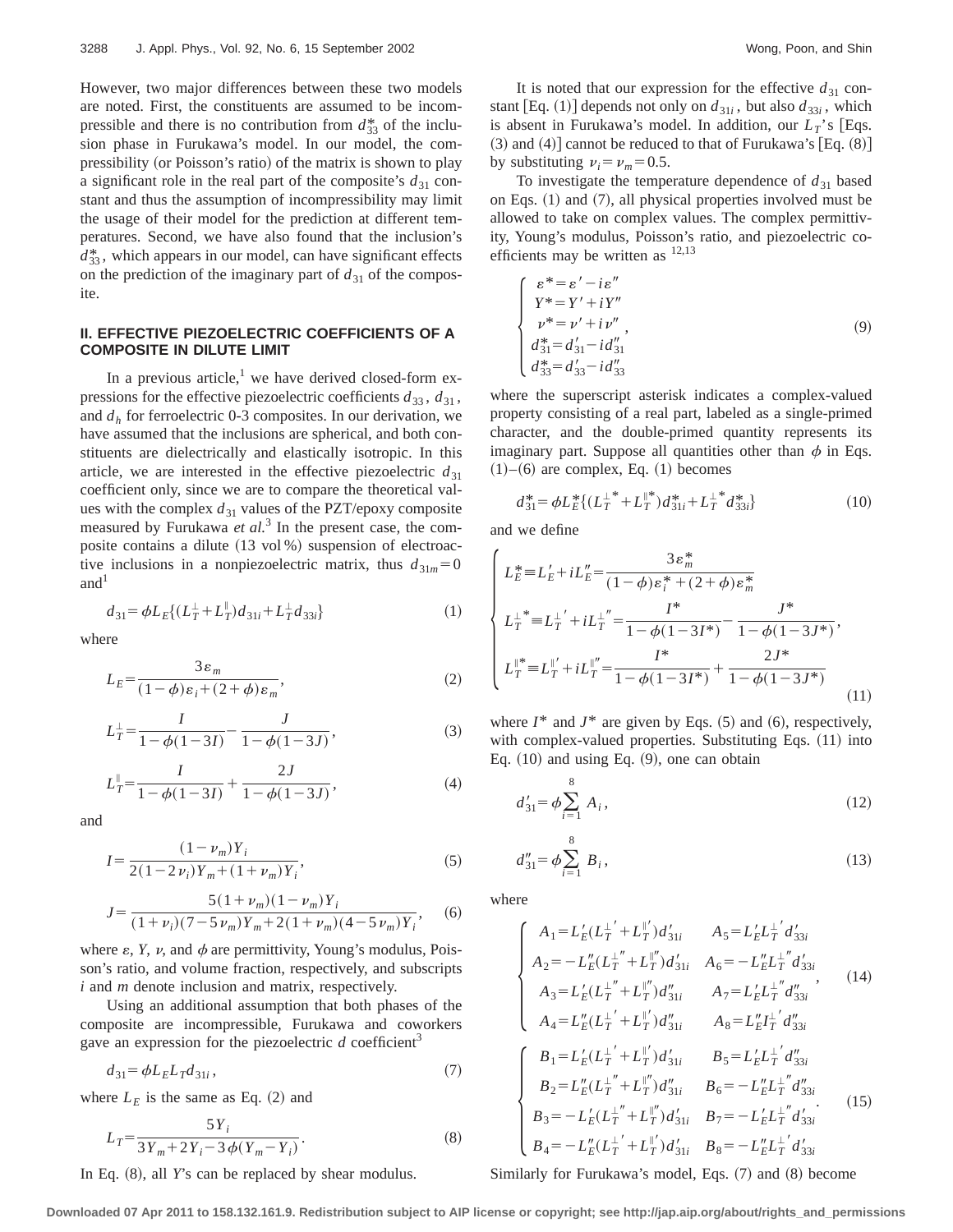

FIG. 1. Comparison with experimental data of Furukawa *et al.*<sup>3</sup> for the effective  $d_{31}$  (real part) of a PZT/epoxy composite measured at 10 Hz.

$$
d_{31i}^* = \phi L_E^* L_T^* d_{33i}^*,\tag{16}
$$

$$
L_T^* = L'_T + iL''_T = \frac{5Y_i^*}{3Y_m^* + 2Y_i^* - 3\phi(Y_m^* - Y_i^*)},\tag{17}
$$

and  $d_{31}$  and  $d_{31}$ <sup>"</sup> for Furukawa's model are

$$
d'_{31} = \phi \sum_{i=1}^{4} C_i, \qquad (18)
$$

$$
d_{31}'' = \phi \sum_{i=1}^{4} D_i, \qquad (19)
$$

where

$$
\begin{cases}\nC_1 = L'_E L'_T d'_{31i} & C_3 = L'_E L''_T d''_{31i} \\
C_2 = -L''_E L''_T d'_{31i} & C_4 = L''_E L'_T d''_{31i}\n\end{cases}
$$
\n(20)

$$
\begin{cases}\nD_1 = L'_E L'_T d'_{31i} & D_3 = -L'_E L''_T d'_{31i} \\
D_2 = -L''_E L''_T d''_{31i} & D_4 = -L''_E L'_T d'_{31i}\n\end{cases} (21)
$$

In summary, Eqs.  $(12)$  and  $(13)$  are used for the prediction of effective piezoelectric coefficients  $d'_{31}$  and  $d''_{31}$ , with  $L_F^*$  and  $L_T^*$ 's given by Eqs. (11). For Furukawa's model, Eqs.  $(18)$  and  $(19)$  are to used accordingly for  $d'_{31}$  and  $d''_{31}$ , with  $L_E^*$  and  $L_T^*$  given by Eqs. (11) and (17), respectively.

#### **III. COMPARISON WITH EXPERIMENTAL DATA**

Our theoretical prediction and the prediction based on Furukawa's model of complex piezoelectric coefficient  $d_{31}^*$  $= d'_{31} - i d''_{31}$  are compared with the experimental data of Furukawa *et al.*<sup>3</sup> for a PZT/epoxy composite for the temperature range between  $-140$  and  $+140$  °C (Figs. 1 and 2), with frequency at 10 Hz. The composite sample has 13% of PZT by volume. As insufficient data on dielectric/elastic/ piezoelectric properties of the constituent materials (PZT and epoxy) were provided in their articles, typical values have been adopted in our calculation, as will be explained in the following paragraphs (Secs. III A and III B).

#### A. Temperature dependence of complex  $\varepsilon_i$  and  $d_{33i}$

Temperature dependence of the permittivity  $\varepsilon_i^*$  of PZT before poling was given in the article of Furukawa *et al.*, 3



FIG. 2. Comparison with experimental data of Furukawa *et al.*<sup>3</sup> for the effective  $d_{31}$  (imaginary part) of a PZT/epoxy composite measured at 10 Hz.

but only two sets of after-poling values (corresponding to two temperature values) were given. We assume that the ratio of the before-poling value to the after-poling value is uniform throughout the temperature range, and is the same for the real and the imaginary parts. This ratio is taken to be the average of the two ratios  $(1.256$  and  $1.295)$  associated with the two temperatures given by Furukawa *et al.* Thus, a factor of 1.28 is multiplied to the before-poling values of  $\varepsilon_i$ in the computation.

Concerning the piezoelectric coefficient  $d_{33i}^*$ , no experimental results have been reported by Furukawa *et al.* and the results reported by other researchers must be used. It should be noted that, for a given temperature, the dielectric, elastic, and piezoelectric properties vary with the composition of PZT, $^{14,15}$  as well as the addition of dopants.<sup>16,17</sup> Zhang *et al.*<sup>16</sup> have measured the  $\varepsilon_i$ ,  $d_{31i}$ , and  $d_{33i}$  for four types of PZT from 4.2–300 K. The magnitude and profile of their experimental  $\varepsilon_i$  and  $d_{31i}$  for their Navy-type II PZT are very similar to the corresponding results of PZT given by Furukawa *et al.*<sup>3</sup> Thus, in this work the percentage changes of  $d'_{33i}$  from  $-140$  °C to room temperature are assumed to be the same as the results of Zhang *et al.* of  $d_{33}$ . For  $d'_{33i}$  at a higher-temperature range, the percentage changes of  $d_{33}$ measured from room temperature to 100 °C for PZT 802 given by Cheng<sup>18</sup> is used, and the whole temperature profile of  $d'_{33i}$  is scaled in such a way that  $d'_{33i} = 400$  pC/N at 50 °C, a value we have used before.<sup>1,2</sup> For temperatures greater than 100 °C, the variation of  $d'_{33i}$  with temperature is assumed to be the same as that of  $d'_{31i}$ .

Concerning the  $d''_{33i}$ , although there have been some experimental works on the temperature dependence of  $d_{33}$  and  $d_{31}$  for PZT,<sup>3,14–22</sup> very few have reported the loss tangent or the imaginary part of  $d_{33}$  for PZT. These experimental results reveal that the temperature profile of  $d'_{33i}$  is quite similar to that of  $d_{31i}$ . We assume the temperature profile of the loss tangent of  $d_{33i}$  to be similar to that of  $d_{31i}$ , which has been measured by Furukawa *et al.*<sup>3</sup> The whole temperature profile of  $d_{33i}''$  is then scaled in such a way that the loss tangent at room temperature agrees with the measurement of Wang *et al.*<sup>23</sup> for PZT 400. Wang *et al.* have reported the  $d_{33}$  values and their loss tangents for PZT 400 and PZT 5H in their article. The  $d_{33}$  values are 253 and 590 pC/N for PZT 400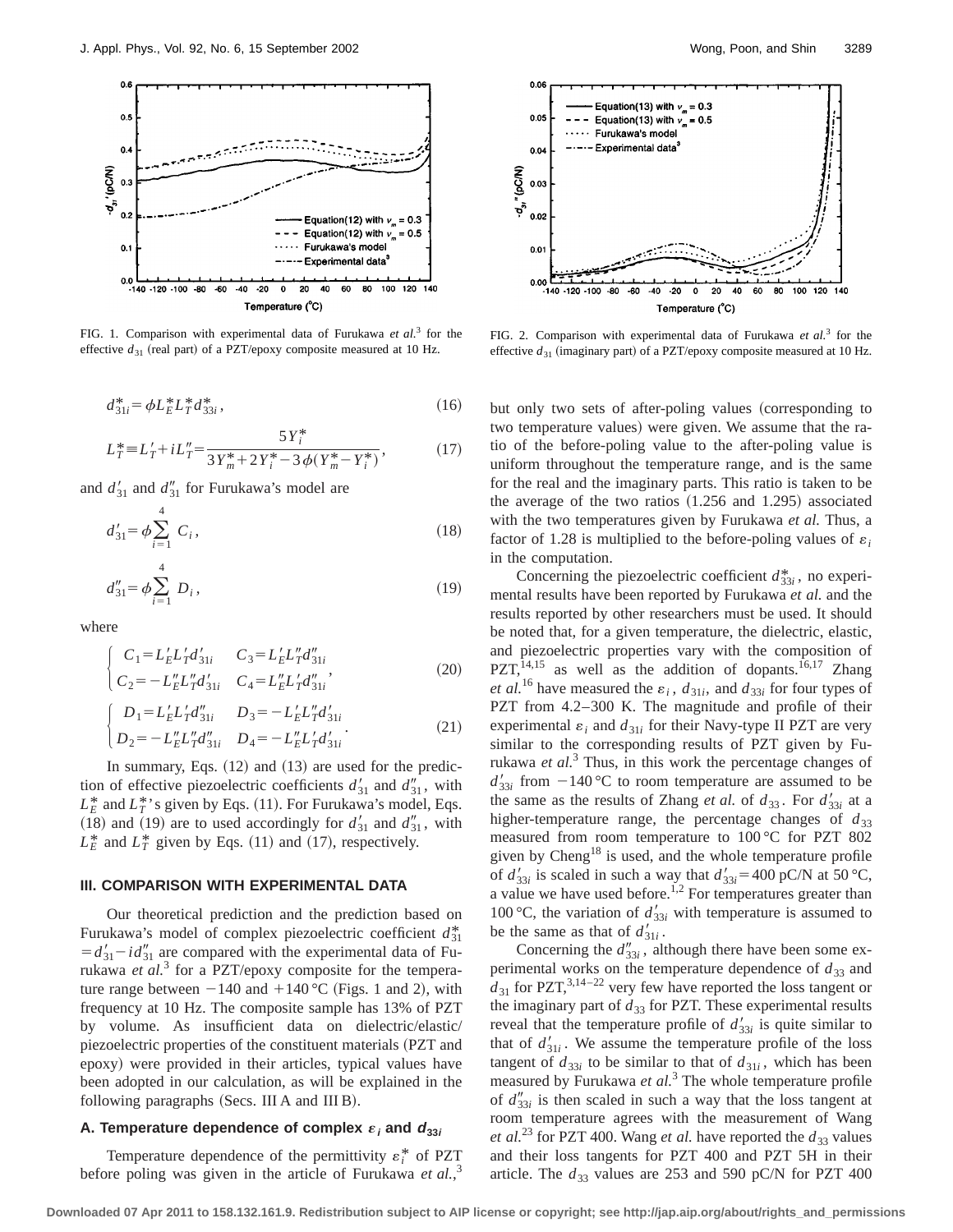

FIG. 3. Temperature dependence of piezoelectric coefficient  $d_{33}$  for PZT ceramic.

and PZT 5H, respectively. We use the loss tangent for PZT 400 (rather than that of PZT 5H) because its room temperature  $d_{33}$  value is comparable to the corresponding value  $(221.5 \text{ pC/N})$  measured by Cheng<sup>18</sup> for PZT 802. Based on the above assumptions, the temperature profile of the complex  $d_{33i}$  is shown in Fig. 3.

### **B. Temperature dependence of mechanical properties of constituents**

Furukawa *et al.*<sup>3</sup> have measured the temperature dependence of the complex Young's modulus for PZT and epoxy, but they have not measured the Poisson's ratios. Poisson's ratio for the PZT  $v_i$  has been assumed to be 0.3,<sup>1,2</sup> and its variation with temperature is assumed to be small. Moreover, as the Poisson's ratio for the epoxy  $\nu_m$  may vary drastically with temperature, two extreme values, 0.3 and 0.5, have been plotted in Figs. 1 and 2 for comparison. We note that Furukawa *et al.* have used  $v_i = v_m = 0.5$ , regardless of the temperature variation. Nevertheless, Fig. 1 shows that the band enclosed by our predictions may not be narrow enough to confirm that the Poisson's ratio for the constituents are temperature independent. According to the measurement of Tcharkhtchi et al.<sup>24</sup> for epoxy (which is also diglycidylether of bisphenol A, as Furukawa *et al.*!, the bulk modulus is free of viscoelastic effects. From their results of bulk modulus and the measurements of Furukawa *et al.* of Young's modulus, we find that the imaginary part of the Poisson's ratio for the epoxy is a very small value (about  $0.002$ ) and it does not affect the  $d'_{31}$  and  $d''_{31}$  values of the composite significantly. Concerning the imaginary part of the Poisson's ratio for the PZT, we expect that its effect on the prediction of the effective  $d_{31}^*$  should be smaller than that of epoxy. It is because the complex Young's modulus of the PZT has been shown to be nearly independent of temperature, $3$  and the present composite sample contains quite a small volume fraction of PZT. Therefore, we have assumed the imaginary part of the Poisson's ratio for the constituents to be zero, which is the same as the treatment used in Menard's text.<sup>25</sup> It should be noted that some types of PZT may not behave like the sample from

# **C. Temperature dependence of effective <sup>d</sup><sup>31</sup> constants**

From Fig. 1, concerning the real part of  $d_{31}$ , the prediction based on Furukawa's model lies in between our predictions for  $\nu_m$ =0.3 and  $\nu_m$ =0.5. At the low-temperature regime,  $\nu_m$  tends to be smaller and therefore its actual value should be closer to 0.3 rather than 0.5. At the hightemperature regime, especially near 140 °C, where a primary dispersion is seen in the Young's modulus for epoxy,<sup>3</sup>  $\nu_m$ tends to  $0.5$ . Our previous articles<sup>1,2</sup> have reported that our model is slightly closer to the experimental data (measured at 50 °C) than Furukawa's model, with  $\nu_m$ =0.35. For the region from room temperature to about 110 °C, which is the glass transition temperature for the epoxy,<sup>26</sup> variation of  $\nu_m$ is expected to be small and our predictions are in relatively good agreement with the experimental data. For the lowtemperature region, both Furukawa's model and our theory do not make a good agreement with the experimental data. Furukawa *et al.* have suggested that the predictions were greater than the experimental values due to imperfect poling of the inclusions.<sup>3</sup> This argument does not seem to be applicable in this system because we have shown that theoretical predictions give good agreement at some temperature ranges, but they disagree with experimental data at some other temperature ranges. An imperfect poling should not influence only some temperature ranges (say, around  $-100$  and  $50 \degree C$ that Furukawa *et al.*<sup>3</sup> reported); it should influence the whole range from  $-140$  to 140 °C. However, we believe that there are likely other mechanisms not included in the present model which may have been significant at low temperatures, as the discrepancy between predictions and the experimental data tends to be larger there  $(Fig. 1)$ . This may need further investigation.

On the other hand, Fig. 1 also reveals the importance of  $\nu_m$  in  $d'_{31}$  prediction. As  $\nu_m$  is expected to vary with temperature, the actual prediction varies across the band enclosed by  $v_m = 0.3$  and  $v_m = 0.5$  and it is quite wide when compared to that in Fig. 2. Both real and imaginary parts of our  $L_T$ 's vary with  $\nu_m$ , with  $L_T^{\perp'}$  showing the largest variation. We have found that  $L_T^{\perp'}$  and  $L_T^{\perp''}$  will increase in magnitude by about 250%–225% and 93%–91%, respectively, for  $\nu_m$  changing from 0.3–0.5. However,  $L_T^{\parallel'}$  and  $L_T^{\parallel''}$  change at most by 0.7% and 15%, respectively. Figure 4 shows the relative contributions of the various terms (only  $A_1$ ,  $A_5$ , and  $C_1$  are shown; other *A*'s and *C*'s are very small) defined in Eqs. (14) and (20) to the resultant  $d'_{31}$ . It clearly reveals that  $A_5$  varies quite substantially with  $\nu_m$ . No factor similar to *A*<sup>5</sup> appears in the model of Furukawa *et al.* since it is associated with  $d_{33i}$  which is not in their model. Actually, for the assumption of rigid inclusions  $(Y_i \geq Y_m)$ , which should be applicable to Furukawa's experimental data, Eqs.  $(5)$  and  $(6)$ may be approximated to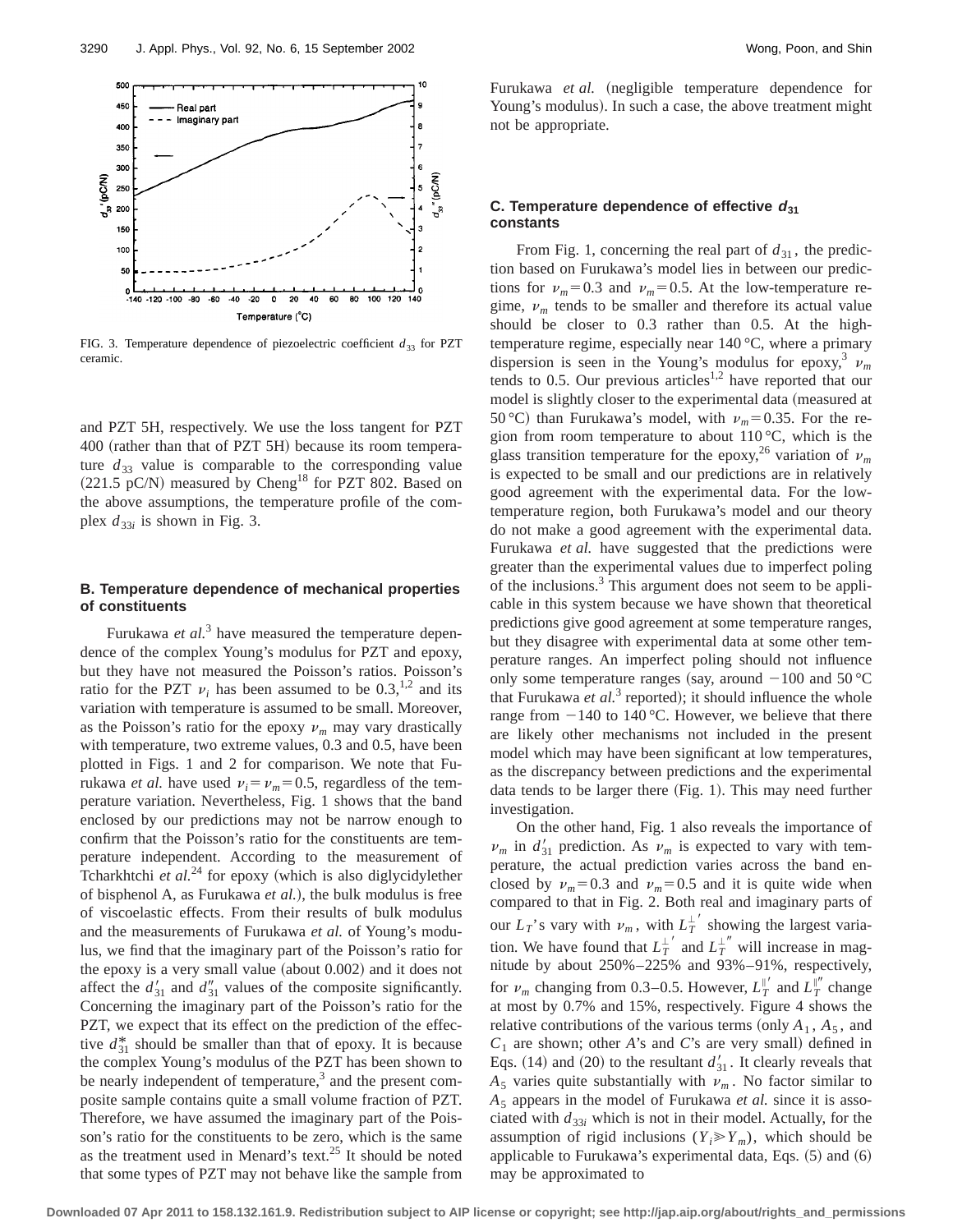

FIG. 4. Prediction for the temperature dependence of  $A_1$ ,  $A_5$ , and  $C_1$  [Eqs.  $(14)$  and  $(20)$ ]. Other *A*'s and *C*'s are not shown because they contribute to less than 0.1% to the overall values.

$$
I \approx \frac{1 - \nu_m}{1 + \nu_m},\tag{22}
$$

$$
J \approx \frac{5}{2} \frac{1 - \nu_m}{4 - 5 \nu_m},\tag{23}
$$

without dependence on all other mechanical properties except  $\nu_m$ . It shows that  $\nu_m$  is a significant parameter in such predictions of piezoelectric coefficients of 0–3 composites. Furukawa's model assumes the constituents are incompressible. Their model may then be thought to be applicable only to high temperatures where  $\nu_m$  is close to 0.5. Indeed, the predictions given by Furukawa's model are in excellent agreement with the experimental data at temperatures beyond  $110 \degree C$  (the glass transition temperature for the epoxy).

Figure 2 shows the imaginary part of  $d_{31}$  for the composite, comparing Furukawa's model and our prediction. The profile of the experimental result looks very similar to the imaginary part of the permittivity of epoxy shown in the article by Furukawa *et al.*<sup>3</sup> Below room temperature, both Furukawa's model and our prediction give fairly good agreement to the experimental data. Concerning the temperature range from 50 to about 120 °C, our prediction based on  $\nu_m$ 



FIG. 6. Prediction for the temperature dependence of  $B$ 's [Eq.  $(15)$ ] with  $\nu_m = 0.5$ .

 $=0.5$  allows a direct comparison with Furukawa's model. As evident from Fig. 2, our predictions show significant advantage over Furukawa's model. The predicted values assuming  $\nu_m$ =0.5 are much closer to the experimental data than the predicted values for  $v_m$ =0.3 in this temperature range. A feature in our expression [Eq. (10)] is that, other than  $d_{31i}^*$ ,  $d_{33i}^*$  plays an important role in the prediction, especially in the imaginary part. Figure 5 and 6 show the relative contributions of the various terms defined in Eqs.  $(15)$  to the resultant  $d_{31}^{"}$  for  $\nu_m$ =0.3 and 0.5, respectively. Compared with Fig. 7, which shows relative contributions of the terms in Eqs. (21) from Furukawa's model, they clearly reveal that  $B_5$ and  $B_8$  of Eqs. (15) vary sensitively with  $\nu_m$  (though the effective  $d''_{33}$  may not be so), and they are both factors associated with  $d_{33i}$  which is not included in Furukawa's model. This  $d_{33i}$  contribution is more significant in the highertemperature region.

All in all, the temperature profile of the complex  $d_{31}$ constant for the composite is quite similar to the temperature profile of complex permittivity for the epoxy as shown in the article by Furukawa *et al.*<sup>3</sup> However, the drastic variation of the composite  $d_{31}^*$  should not be mostly governed by the piezoelectric properties of PZT alone, but also the dielectric and elastic properties of the constituents. At such small volume fraction of PZT, the dielectric and elastic properties of



FIG. 5. Prediction for the temperature dependence of *B*'s [Eq. (15)] with  $\nu_m = 0.3$ .



FIG. 7. Prediction for the temperature dependence of  $D_1$  to  $D_4$  [Eq. (21)].

**Downloaded 07 Apr 2011 to 158.132.161.9. Redistribution subject to AIP license or copyright; see http://jap.aip.org/about/rights\_and\_permissions**